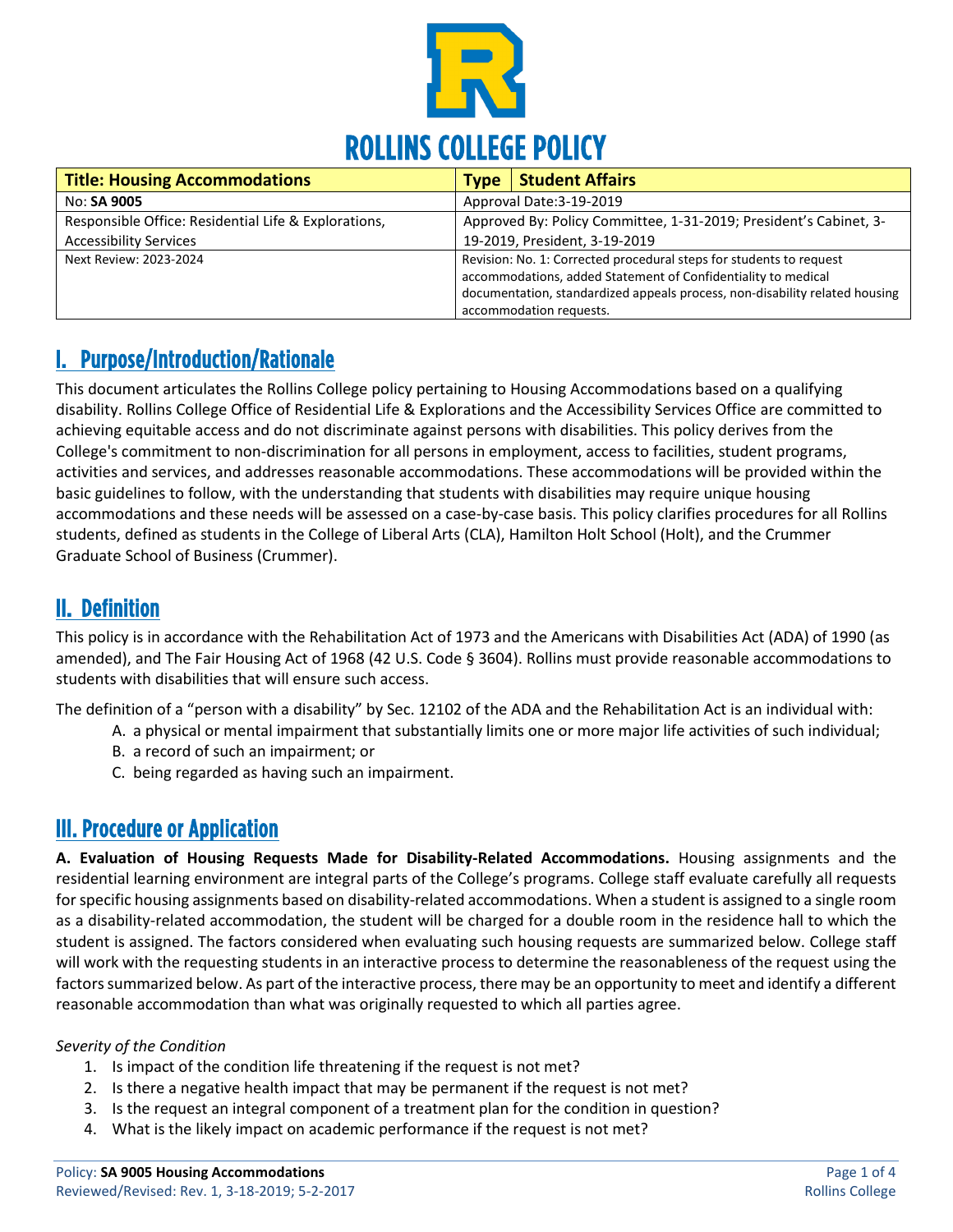- 5. What is the likely impact on social development if the request is not met?
- 6. What is the likely impact on the student's level of comfort if the request is not met?

#### *Timing of the Request*

- 1. Was the request made with initial housing request?
- 2. Was the request made before the deadline for housing requests for the semester in question?
- 3. Was the request made as soon as possible after identifying the need? (Based on date of diagnosis, receipt of housing assignment, change in status, etc.)

#### *Feasibility and Availability*

- 1. Is space available that meets the student's needs?
- 2. Can space be adapted to provide the requested configuration without creating a safety hazard (electrical load, emergency egress, etc.)?
- 3. Are there other effective methods or housing configurations that would achieve similar benefits as the requested configuration?
- 4. How does meeting this request impact the College's housing commitments to other students?

**B. Documentation.** To evaluate requests accurately and equitably for disability-related accommodations, Rollins College requires proper documentation by a licensed professional health care provider qualified to diagnose the disability. The documentation must consist of a comprehensive, typed report that states a specific, current diagnosis; describes the diagnostic criteria and/or test used; and reflects the student's present level of functioning in the major life activity affected by the disability. To avoid delays in the process, students should submit documentation in English. Documentation supporting a request will be reviewed by and held in the Office of Accessibility Services. *Statement of Confidentiality*: All written and verbal communication with The Office of Accessibility Services is protected under the Family Educational Rights and Privacy Act (FERPA). Once disclosed, any diagnostic or medical information may be shared within Rollins without further authorization, but only with school officials who have a legitimate educational interest in that information.

Housing accommodations must be requested for each academic year. Initial documentation must include the following information. Additional information and documentation may be requested with the initial accommodation request or updated/new requests.

- 1. Documentation of the physical or mental limitation that is the basis of the request and the expected duration of the limitation.
- 2. A clear description of the desired housing configuration.
- 3. An explanation of how the request relates to the impact of the condition.
- 4. An indication of the level of need for the recommended configuration (and the consequences of not receiving).
- 5. Possible alternatives if the recommended configuration is not possible.

**C. Timeliness of Requests.** In order to be considered for reasonable housing accommodations, students must supply the above information to the Office of Accessibility Services by the deadline set by Residential Life and Explorations. These dates will be updated annually and communicated to all students through the department's website. Housing accommodation requests made after the communicated deadlines will be evaluated on a case-by-case basis, and are dependent upon availability and reasonableness of the request.

**D. New Accommodation Request Procedure.** To initiate a housing accommodation request, students must complete the following steps.

- Complete the Accommodation Request Form found on the Office of Accessibility Services website.
- Submit request for housing for the applicable academic year/semester. If this will be your first time requesting specific housing for a medical need, you will need to attach medical documentation to the PAR form.
- In the space provided in the request form, please indicate what accommodation you are requesting (i.e., single room, kitchen access, etc.). Provide as much detail on your request as necessary in order for the committee to make an informed decision.
- You may need to complete an accommodation request meeting with Accessibility Services to discuss your specific accommodation needs. Accessibility Services will reach out via Rollins email if this meeting is needed to approve your request.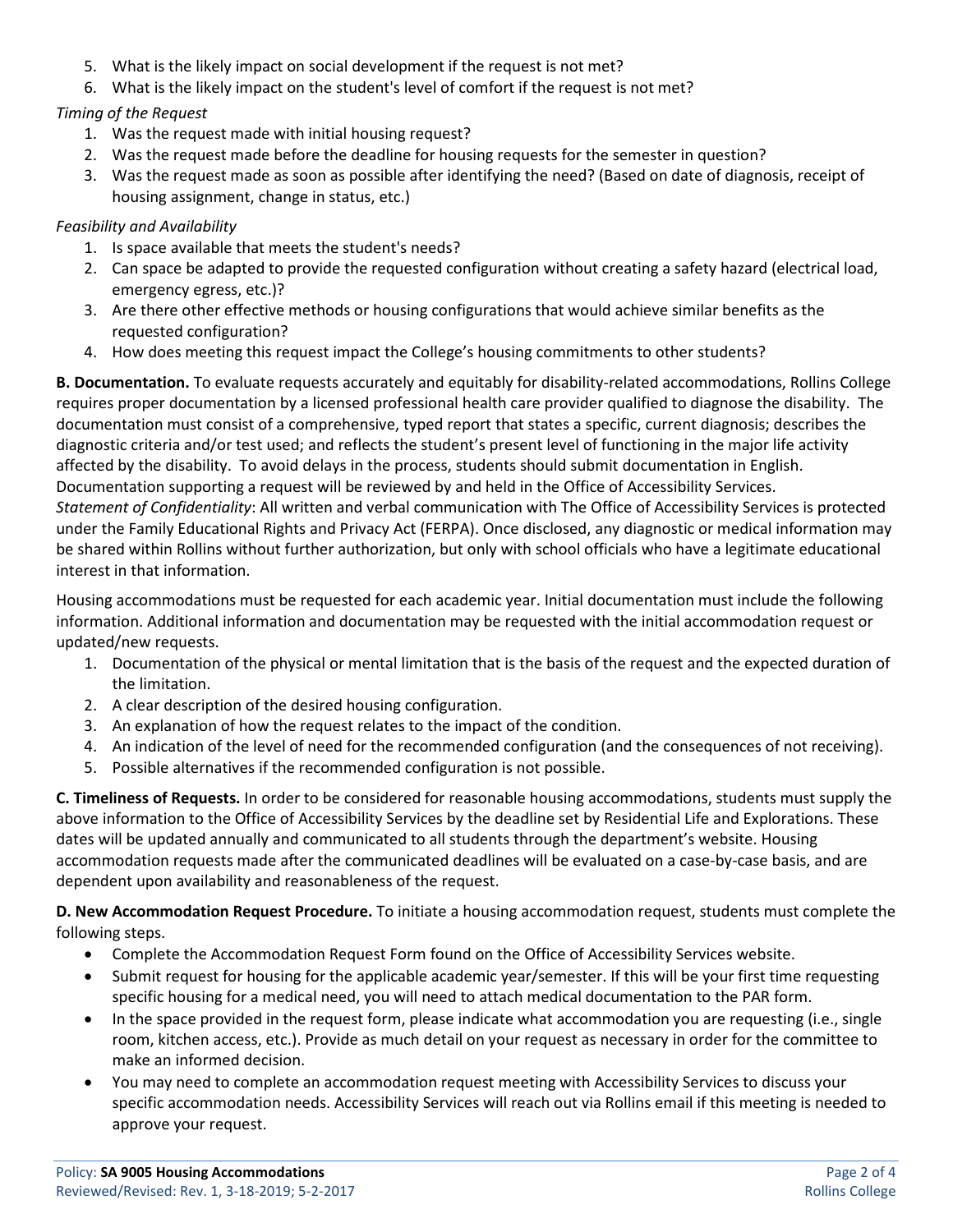**E. Supplemental Accommodation Request Procedure.** To initiate a supplemental housing accommodation request, students must complete the following steps. The supplemental accommodation process is intended for students who are already receiving accommodations through Accessibility Services, but have new housing requests.

- Login into Accommodate and complete the Supplemental Accommodation Request (SAR) Form.
- Submit request for housing for the applicable academic year/semester. If this will be your first time requesting specific housing for a medical need, you will need to attach medical documentation to the SAR form.
- In the space provided in the request form, please indicate what accommodation you are requesting (i.e., single room, kitchen access, etc.). Provide as much detail on your request as necessary in order for the committee to make an informed decision.
- You may need to complete an accommodation request meeting with Accessibility Services to discuss your specific accommodation needs. Accessibility Services will reach out via Rollins email if this meeting is needed to approve your request.

**F. Renewal Accommodation Request Procedure.** The renewal accommodation process is intended for students who already have an approved housing accommodation through Accessibility Services. To renew housing accommodation requests, students must complete the following steps.

- Login into Accommodate and complete the Semester Request Form.
- Submit request for housing for the applicable academic year/semester.

**G. Availability of Resources.** If reasonable housing accommodations approved through this process cannot be immediately satisfied due to capacity/facility design/availability/etc., the Office of Residential Life & Explorations will prioritize this request before handling other non-ADA-related requests of the same nature.

**H. Distraction-Reduced Housing Requests.** The learning environment and residential living are central to the Rollins College experience. It should be noted that living within the community and learning to share space and be considerate of others is part of that learning experience. Requests for single rooms (as an accommodation) based solely on a desire to have a "quiet, undisturbed place to study" will be granted only in extraordinary circumstances. By virtue of the shared facilities, resources, and number of people living under one roof, it is not logical to assume that having a private room would provide for such quiet, distraction-free space to any appreciable degree beyond living in a standard double room.

**I. Appeal Process.** If students are dissatisfied with the outcome of their accommodation determinations, they have the opportunity to submit an appeal. All appeals must be done in writing and submitted to Accessibility Services within ten (10) business days of the original determination. It is the College's expectation that the appeal is written by the student. Accessibility Services submits all appeals to the appellate officer for consideration. In some cases, the appeal body may choose to return the case to the Accessibility Services for reconsideration. The student will be notified in a timely fashion of the appeal body's determination. Decisions of the appeal body are final.

**J. Non-Disability Related Housing Accommodation.** College staff can evaluate carefully all requests for specific housing assignment preferences. When a student is assigned to a single room as a non-disability related accommodation, the student will be charged for a single room in the residence hall to which the student is assigned. Students requesting accommodations may be asked for documentation or to meet with a College staff member in order to best evaluate the request.

In order to be considered for reasonable housing accommodations students must supply the above information to the Office of Residential Life and Explorations by the deadline set by the office. These dates will be updated annually and communicated through the department's website. Housing accommodation requests made after the communicated deadlines will be evaluated on a case-by-case basis, and are dependent upon availability and reasonableness of the request.

### IV. Related Policies or Applicable Publications

Fair Housing Act of 1968 Americans with Disabilities Act Amendments Act of 2008 Section 504 of the Rehabilitation Act of 1973